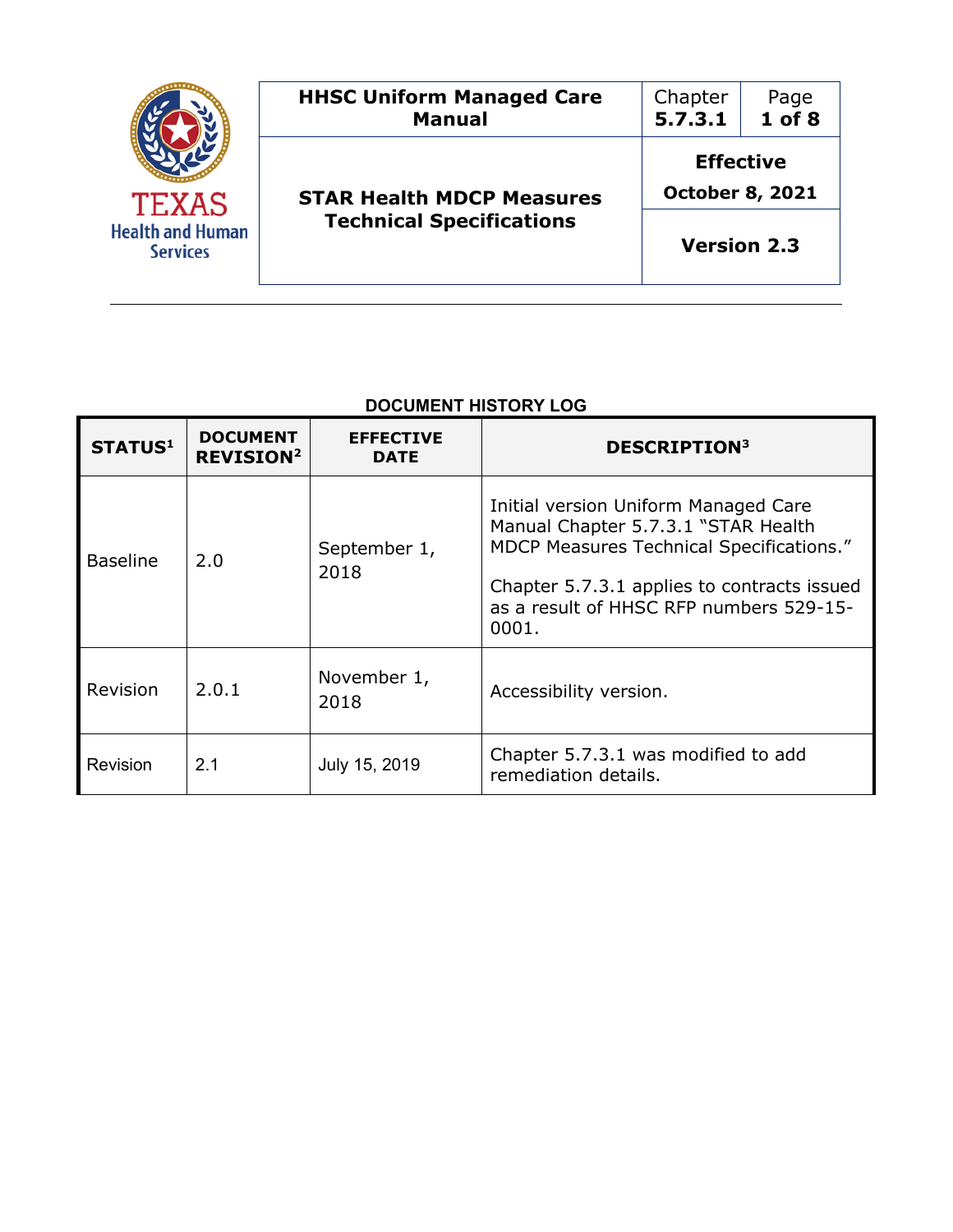| <b>TEXAS</b><br><b>Health and Human</b><br><b>Services</b> | <b>HHSC Uniform Managed Care</b><br><b>Manual</b> | Chapter<br>5.7.3.1                         | Page<br>$2$ of $8$ |
|------------------------------------------------------------|---------------------------------------------------|--------------------------------------------|--------------------|
|                                                            | <b>STAR Health MDCP Measures</b>                  | <b>Effective</b><br><b>October 8, 2021</b> |                    |
|                                                            | <b>Technical Specifications</b>                   | <b>Version 2.3</b>                         |                    |

| <b>STATUS1</b> | <b>DOCUMENT</b><br><b>REVISION<sup>2</sup></b> | <b>EFFECTIVE</b><br><b>DATE</b> | <b>DESCRIPTION3</b>                                                                                                                                                                                                                                                                                                                                                                                                                                                                                                                                                                                                                                                                                                                                                                                                                                                                                                                               |
|----------------|------------------------------------------------|---------------------------------|---------------------------------------------------------------------------------------------------------------------------------------------------------------------------------------------------------------------------------------------------------------------------------------------------------------------------------------------------------------------------------------------------------------------------------------------------------------------------------------------------------------------------------------------------------------------------------------------------------------------------------------------------------------------------------------------------------------------------------------------------------------------------------------------------------------------------------------------------------------------------------------------------------------------------------------------------|
| Revision       | 2.2                                            | September 1, 2020               | Chapter 5.7.3.1 was modified to remove<br>service plan performance measures and<br>add qualified Provider performance<br>measures. The revision includes<br>performance measures to determine<br>performance outcomes identified as:<br>C.a.1 - newly enrolled or currently<br>enrolled Providers<br>credentialing/certification status<br>prior to service provision;<br>C.a.2 - current MDCP Provider<br>$\bullet$<br>license or certification retention;<br>C.b.1 - background and training<br>$\bullet$<br>qualifications for newly enrolled non-<br>licensed MDCP Providers have been<br>met; and<br>C.b.2 background and training<br>$\bullet$<br>qualifications for currently enrolled<br>non-licensed MDCP Providers have<br>been met.<br>The sampling and stratification have been<br>modified to require reporting of all<br>applicable Service Area per MCO.<br>Updated report due dates to align with<br>annual reporting timeframes. |
| Revision       | 2.3                                            | October 8, 2021                 | Revised to add performance measure<br>D.d.1: Number and percent of MDCP<br>Members whose services were delivered in<br>accordance with their service plans,<br>including type, scope, amount, duration,<br>and frequency.                                                                                                                                                                                                                                                                                                                                                                                                                                                                                                                                                                                                                                                                                                                         |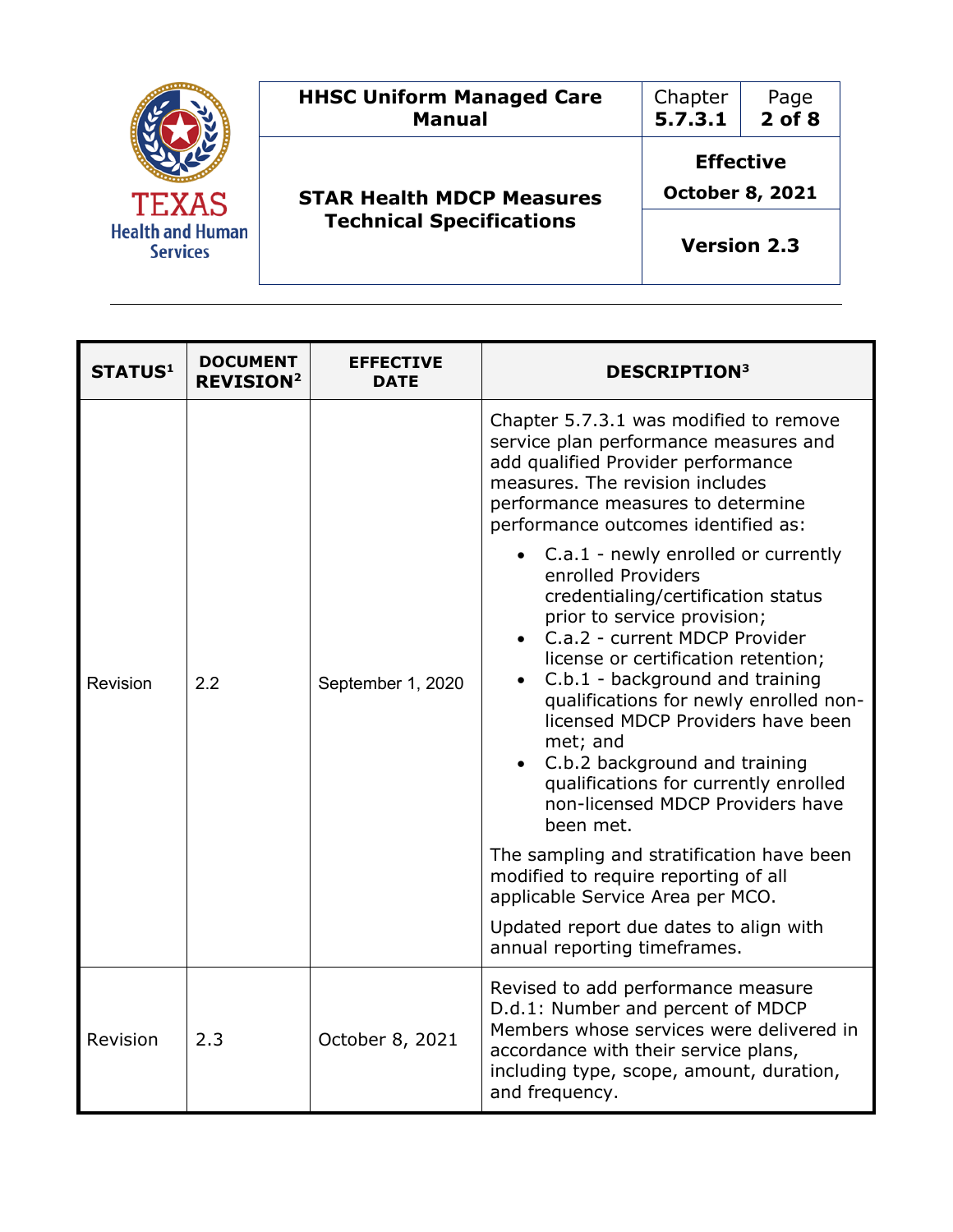

 $<sup>1</sup>$  Status should be represented as "Baseline" for initial issuances, "Revision" for changes to the</sup> Baseline version, and "Cancellation" for withdrawn versions.

<sup>2</sup> Revisions should be numbered according to the version of the issuance and sequential numbering of the revision—e.g., "1.2" refers to the first version of the document and the second revision.

<sup>3</sup> Brief description of the changes to the document made in the revision.

## **I. Applicability of Chapter 5.7.3.1**

This chapter applies to Managed Care Organizations (MCOs) participating in the STAR Health Program. The term "MCO" includes health maintenance organizations (HMOs), exclusive provider organizations (EPOs), insurers, and any other entities licensed or approved by the Texas Department of Insurance.

## **II. Introduction**

The Centers for Medicare and Medicaid Services (CMS) regulate the MDCP waiver using assurances and sub-assurances. As a result of MDCP Members receiving services in the STAR Health Program, the MCO must report on these metrics as part of the federal waiver requirements. This is not a new deliverable. Previously, this deliverable was part of the QAPI reporting.

Effective September 1, 2020, and in accordance with the STAR Health Contract, Section 8.1.26.2(w) the STAR Health MCO must file annual reports to include the data specified in this chapter. The due date is December 31 of each annual reporting period; September 1st – August 31st. The first deliverable is due December 31, 2021 for the reporting period of September 1, 2020-August 31, 2021. Please use the template in UMCM Chapter 5.7.3 to report these measures. Completed templates should be submitted to:

CPIPerformanceMeasures@hhsc.state.tx.us with a copy to Managed Care Compliance and Operations by the due date.

For each measure, when the numerator does not equal the denominator, resulting in less than 100% compliance, please indicate on the template in 5.7.3 the type of remediation taken by placing an 'X' next to each type of remediation that was used. These fields are intended to explain any deficiencies causing the measure results at the aggregate level to be below the CMS 86% compliance threshold.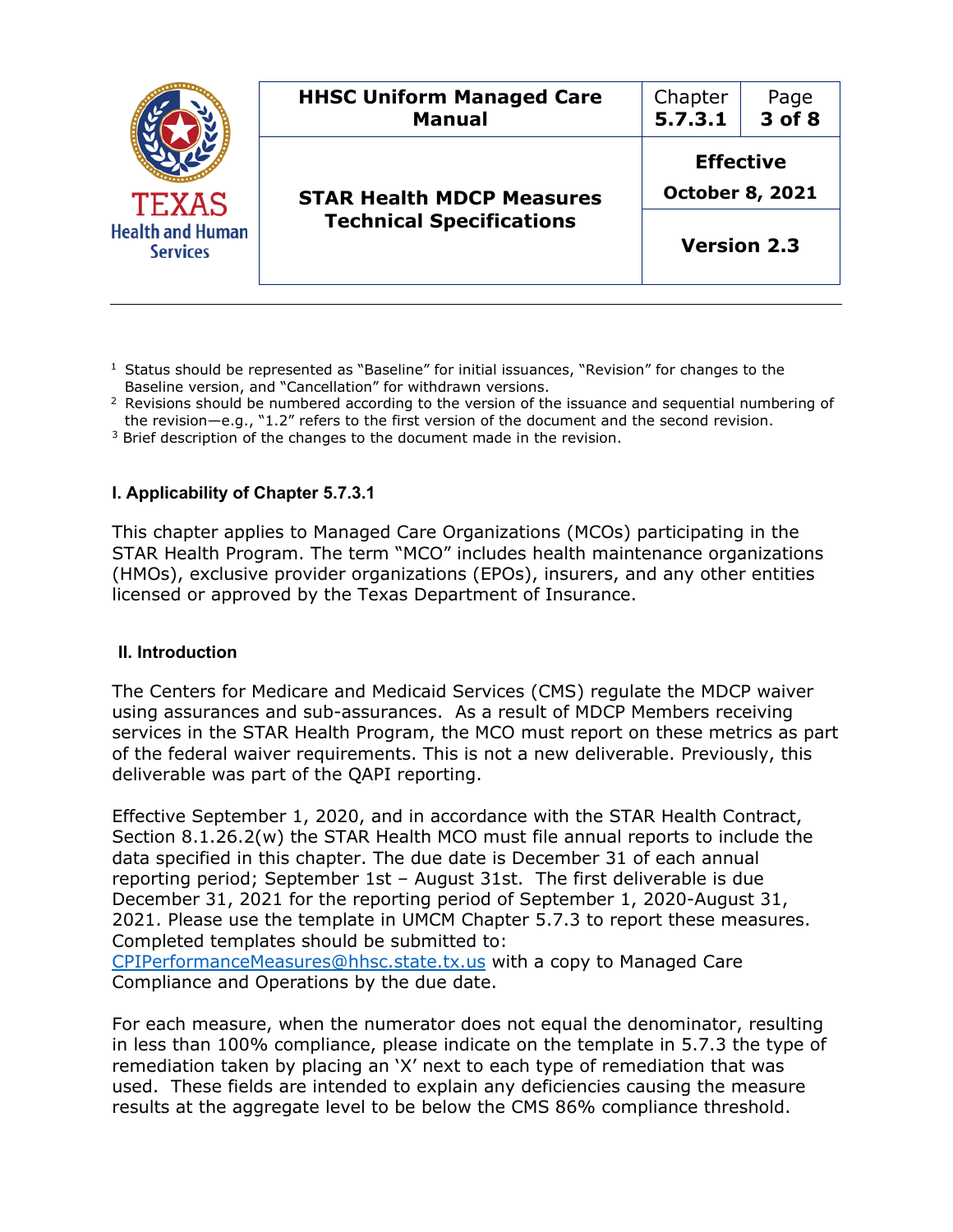| <b>TEXAS</b><br><b>Health and Human</b><br><b>Services</b> | <b>HHSC Uniform Managed Care</b><br><b>Manual</b> | Chapter<br>5.7.3.1                         | Page<br>$4$ of $8$ |
|------------------------------------------------------------|---------------------------------------------------|--------------------------------------------|--------------------|
|                                                            | <b>STAR Health MDCP Measures</b>                  | <b>Effective</b><br><b>October 8, 2021</b> |                    |
|                                                            | <b>Technical Specifications</b>                   | <b>Version 2.3</b>                         |                    |

The required reporting is based on the CMS "Qualified Providers" assurance, which for the purposes of this chapter, demonstrates the requirement for Managed Care Organizations to implement an adequate system for assuring waiver services are provided by qualified providers.

Effective September 1, 2021, and in accordance with the STAR Health Contract Section 8.1.26.2(w), the STAR Health MCO must file quarterly and annual reports to include the data specified in this chapter for the service plan measure D.d.1, as well as the corresponding remediation details.

| Domain:                                | <b>Qualified Providers</b>                                                                                                                                     |
|----------------------------------------|----------------------------------------------------------------------------------------------------------------------------------------------------------------|
| <b>Measure Number:</b>                 | C.a.1                                                                                                                                                          |
| <b>Performance Measure:</b>            | Number and percent of newly enrolled MDCP STAR<br>Health licensed or certified Provider Agencies that were<br>credentialed prior to the provision of services. |
| <b>Numerator:</b>                      | Number of newly enrolled MDCP STAR Health licensed<br>or certified Provider Agencies that were credentialed<br>prior to the provision of services.             |
| <b>Denominator:</b>                    | Number of newly enrolled MDCP STAR Health licensed<br>or certified Provider Agencies.                                                                          |
| <b>Data Source Identified:</b>         | State Medicaid Agency and Managed Care Organization                                                                                                            |
| Sampling and<br><b>Stratification:</b> | Submission should include all newly enrolled, licensed<br>or certified Star Health MDCP Provider Agencies per<br>MCO for all applicable Service Area (SAs).    |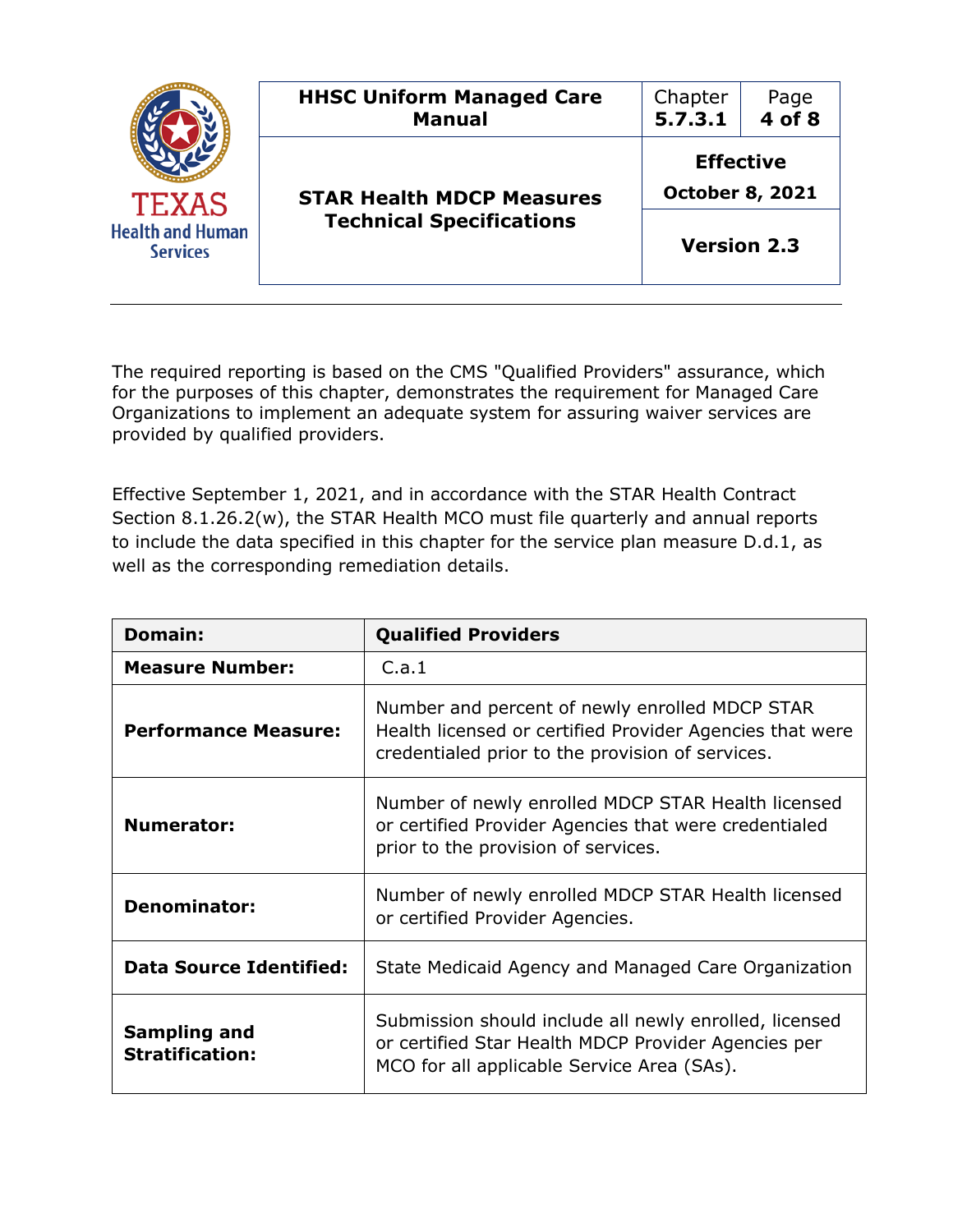| <b>TEXAS</b><br><b>Health and Human</b><br><b>Services</b> | <b>HHSC Uniform Managed Care</b><br><b>Manual</b> | Chapter<br>5.7.3.1                                               | Page<br>$5$ of $8$ |
|------------------------------------------------------------|---------------------------------------------------|------------------------------------------------------------------|--------------------|
|                                                            | <b>STAR Health MDCP Measures</b>                  | <b>Effective</b><br><b>October 8, 2021</b><br><b>Version 2.3</b> |                    |
|                                                            | <b>Technical Specifications</b>                   |                                                                  |                    |

,我们也不会有什么。""我们的人,我们也不会有什么?""我们的人,我们也不会有什么?""我们的人,我们也不会有什么?""我们的人,我们也不会有什么?""我们的人

| <b>Domain:</b>                                                              | <b>Qualified Providers</b>                                                                                                                                                               |
|-----------------------------------------------------------------------------|------------------------------------------------------------------------------------------------------------------------------------------------------------------------------------------|
| <b>Frequency of Data</b><br><b>Aggregation:</b>                             | Annually                                                                                                                                                                                 |
| <b>First Reporting Period:</b><br>$9/1/2020 - 8/31/2021$ , due $12/31/2021$ |                                                                                                                                                                                          |
| <b>Ongoing Reporting</b><br><b>Periods:</b>                                 | Annually by waiver year, reported no later than<br>December 31 of each waiver year.                                                                                                      |
| <b>Measure Number:</b>                                                      | C.a.2                                                                                                                                                                                    |
| <b>Performance Measure:</b>                                                 | Number and percent of continuing, credentialed MDCP<br>STAR Health Providers that retain their licensure or<br>certification.                                                            |
| <b>Numerator:</b>                                                           | Number of continuing, credentialed MDCP STAR Health<br>Providers that retain their licensure or certification.                                                                           |
| <b>Denominator:</b>                                                         | Number of continuing, credentialed MDCP STAR Health<br>Providers.                                                                                                                        |
| <b>Data Source Identified:</b>                                              | State Medicaid Agency and Managed Care Organization                                                                                                                                      |
| <b>Sampling and</b><br><b>Stratification:</b>                               | Submission should include all continuing, credentialed<br>MDCP STAR Health Providers that retained their<br>licensure or certification per MCO for all applicable<br>Service Area (SAs). |
| <b>Frequency of Data</b><br><b>Aggregation:</b>                             | Annually                                                                                                                                                                                 |
| <b>First Reporting Period:</b>                                              | $9/1/2020 - 8/31/2021$ , due $12/31/2021$                                                                                                                                                |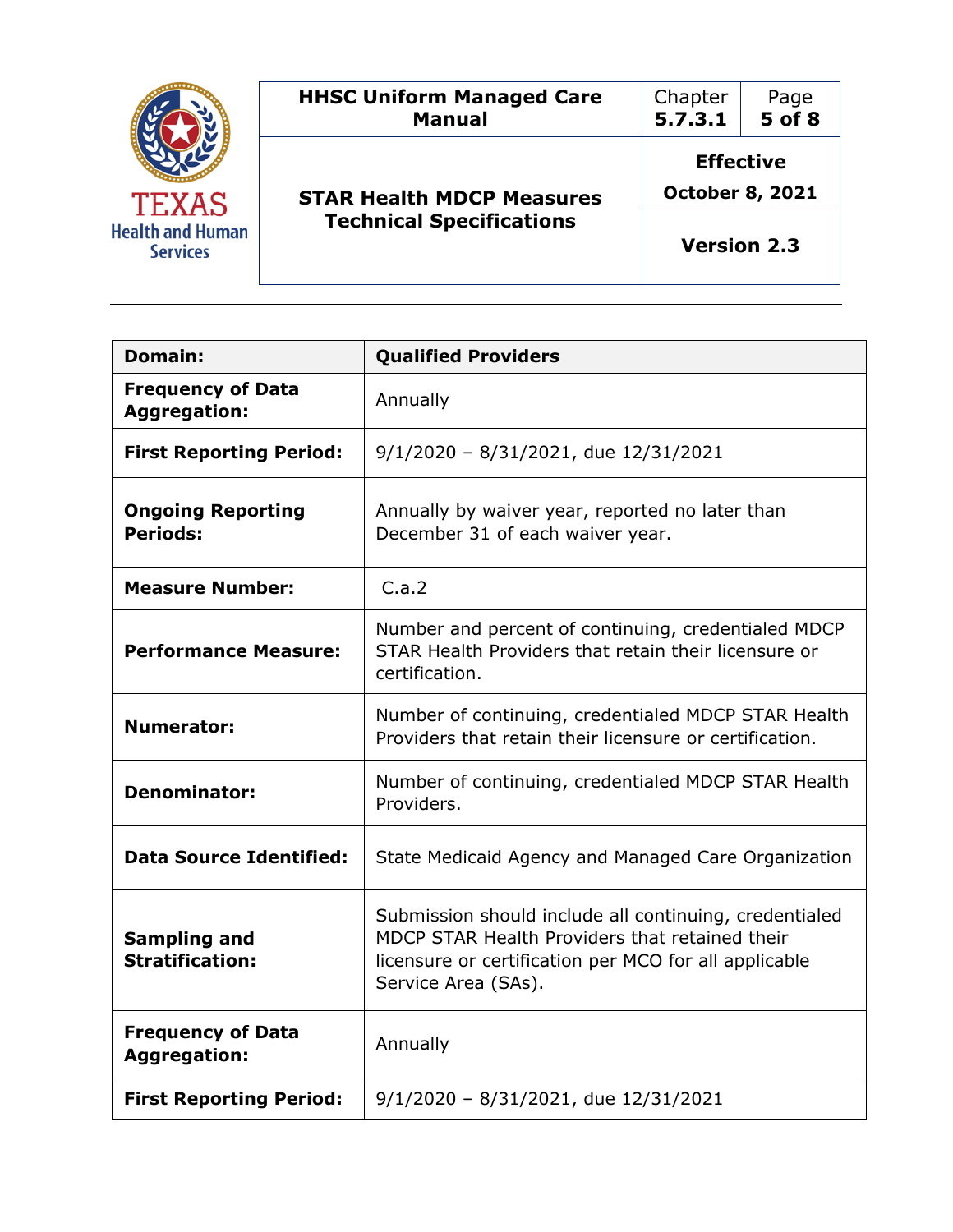| <b>TEXAS</b><br><b>Health and Human</b><br><b>Services</b> | <b>HHSC Uniform Managed Care</b><br><b>Manual</b> | Chapter<br>5.7.3.1                                               | Page<br>$6$ of $8$ |
|------------------------------------------------------------|---------------------------------------------------|------------------------------------------------------------------|--------------------|
|                                                            | <b>STAR Health MDCP Measures</b>                  | <b>Effective</b><br><b>October 8, 2021</b><br><b>Version 2.3</b> |                    |
|                                                            | <b>Technical Specifications</b>                   |                                                                  |                    |

,我们也不会有什么。""我们的人,我们也不会有什么?""我们的人,我们也不会有什么?""我们的人,我们也不会有什么?""我们的人,我们也不会有什么?""我们的人

| <b>Domain:</b>                                                              | <b>Qualified Providers</b>                                                                                                                          |
|-----------------------------------------------------------------------------|-----------------------------------------------------------------------------------------------------------------------------------------------------|
| <b>Ongoing Reporting</b><br><b>Periods:</b>                                 | Annually by waiver year, reported no later than<br>December 31 of each waiver year.                                                                 |
| <b>Measure Number:</b>                                                      | C.b.1                                                                                                                                               |
| <b>Performance Measure:</b>                                                 | Number and percent of newly enrolled non-licensed<br>MDCP STAR Health Provider Agencies that met initial<br>background and training qualifications. |
| <b>Numerator:</b>                                                           | Number of newly enrolled non-licensed MDCP STAR<br>Health Provider Agencies that met initial background<br>and training qualifications.             |
| <b>Denominator:</b>                                                         | Number of newly enrolled non-licensed MDCP STAR<br>Health Provider Agencies.                                                                        |
| <b>Data Source Identified:</b>                                              | State Medicaid Agency and Managed Care Organization                                                                                                 |
| <b>Sampling and</b><br><b>Stratification:</b>                               | Submission should include all newly enrolled non-<br>licensed MDCP STAR Health Provider Agencies per MCO<br>for all applicable Service Areas (SAs). |
| <b>Frequency of Data</b><br><b>Aggregation:</b>                             | Annually                                                                                                                                            |
| <b>First Reporting Period:</b><br>$9/1/2020 - 8/31/2021$ , due $12/31/2021$ |                                                                                                                                                     |
| <b>Ongoing Reporting</b><br><b>Periods:</b>                                 | Annually by waiver year, no later than December 31 of<br>each waiver year.                                                                          |
| <b>Measure Number:</b>                                                      | C.b.2                                                                                                                                               |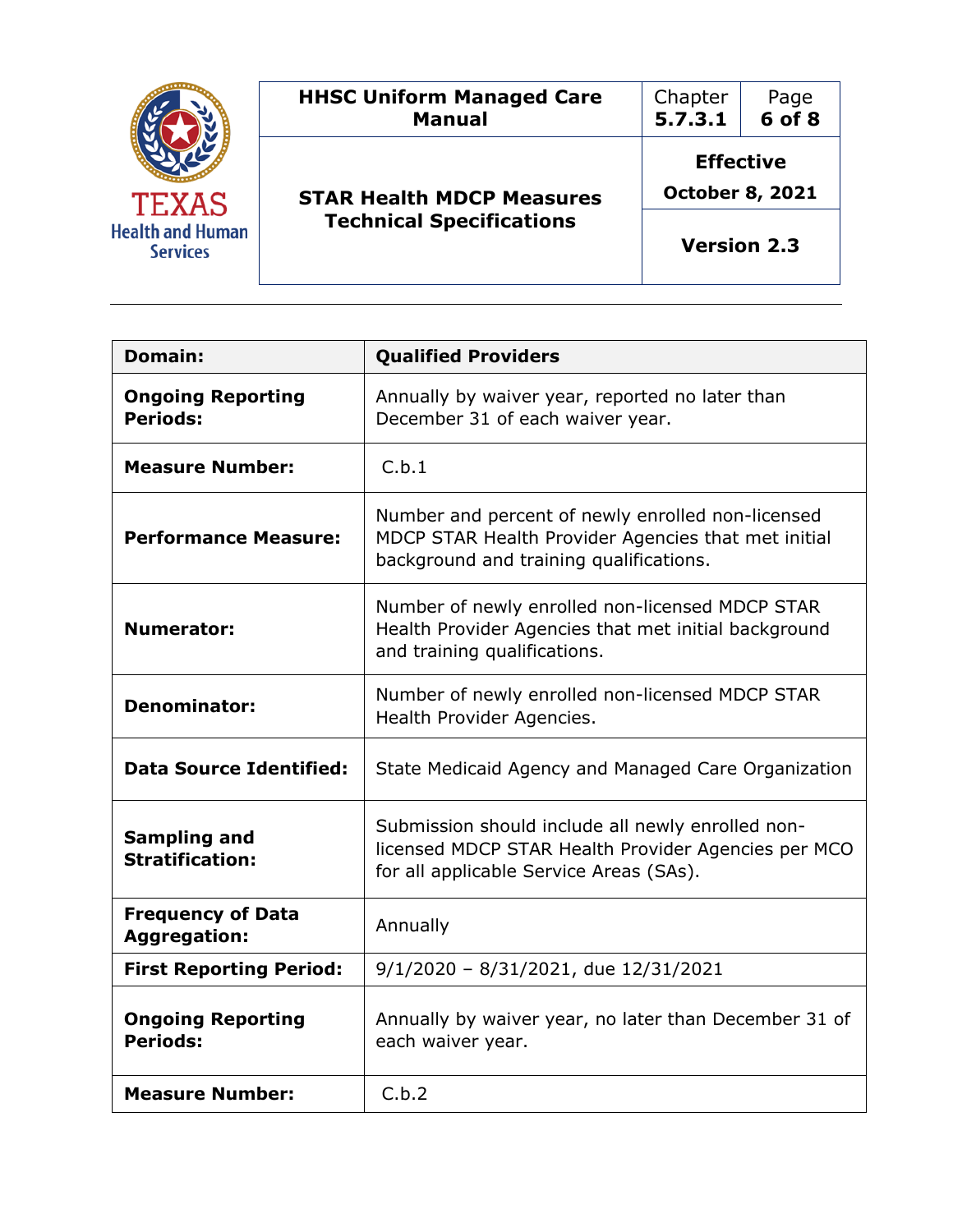| <b>TEXAS</b><br><b>Health and Human</b><br><b>Services</b> | <b>HHSC Uniform Managed Care</b><br><b>Manual</b> | Chapter<br>5.7.3.1                                               | Page<br>7 of 8 |
|------------------------------------------------------------|---------------------------------------------------|------------------------------------------------------------------|----------------|
|                                                            | <b>STAR Health MDCP Measures</b>                  | <b>Effective</b><br><b>October 8, 2021</b><br><b>Version 2.3</b> |                |
|                                                            | <b>Technical Specifications</b>                   |                                                                  |                |

| <b>Domain:</b>                                                                                                                                                           | <b>Qualified Providers</b>                                                                                                                                                |
|--------------------------------------------------------------------------------------------------------------------------------------------------------------------------|---------------------------------------------------------------------------------------------------------------------------------------------------------------------------|
| <b>Performance Measure:</b>                                                                                                                                              | Number and percent of continuing, non-licensed MDCP<br>STAR Health Provider Agencies that continue to<br>maintain their background and training qualifications.           |
| Number of continuing, non-licensed MDCP STAR Health<br><b>Numerator:</b><br>Provider Agencies that continue to maintain their<br>background and training qualifications. |                                                                                                                                                                           |
| <b>Denominator:</b>                                                                                                                                                      | Number of continuing, non-licensed MDCP STAR Health<br>Provider Agencies.                                                                                                 |
| <b>Data Source Identified:</b>                                                                                                                                           | State Medicaid Agency and Managed Care Organization                                                                                                                       |
| <b>Sampling and</b><br><b>Stratification:</b>                                                                                                                            | Submission should include all continuing non-licensed<br>MDCP STAR Health Provider Agencies per MCO for all<br>applicable Service Area (SAs).                             |
| <b>Frequency of Data</b><br><b>Aggregation:</b>                                                                                                                          | Annually                                                                                                                                                                  |
| <b>First Reporting Period:</b>                                                                                                                                           | $9/1/2020 - 8/31/2021$ , due $12/31/2021$                                                                                                                                 |
| <b>Ongoing Reporting</b><br><b>Periods:</b>                                                                                                                              | Annually by waiver year, reported no later than<br>December 31 of each waiver year.                                                                                       |
| Domain:                                                                                                                                                                  | <b>Service Planning</b>                                                                                                                                                   |
| <b>Measure Number:</b>                                                                                                                                                   | D.d.1                                                                                                                                                                     |
| <b>Performance Measure:</b>                                                                                                                                              | Number and percent of MDCP Members whose services<br>were delivered in accordance with their service plans,<br>including type, scope, amount, duration, and<br>frequency. |